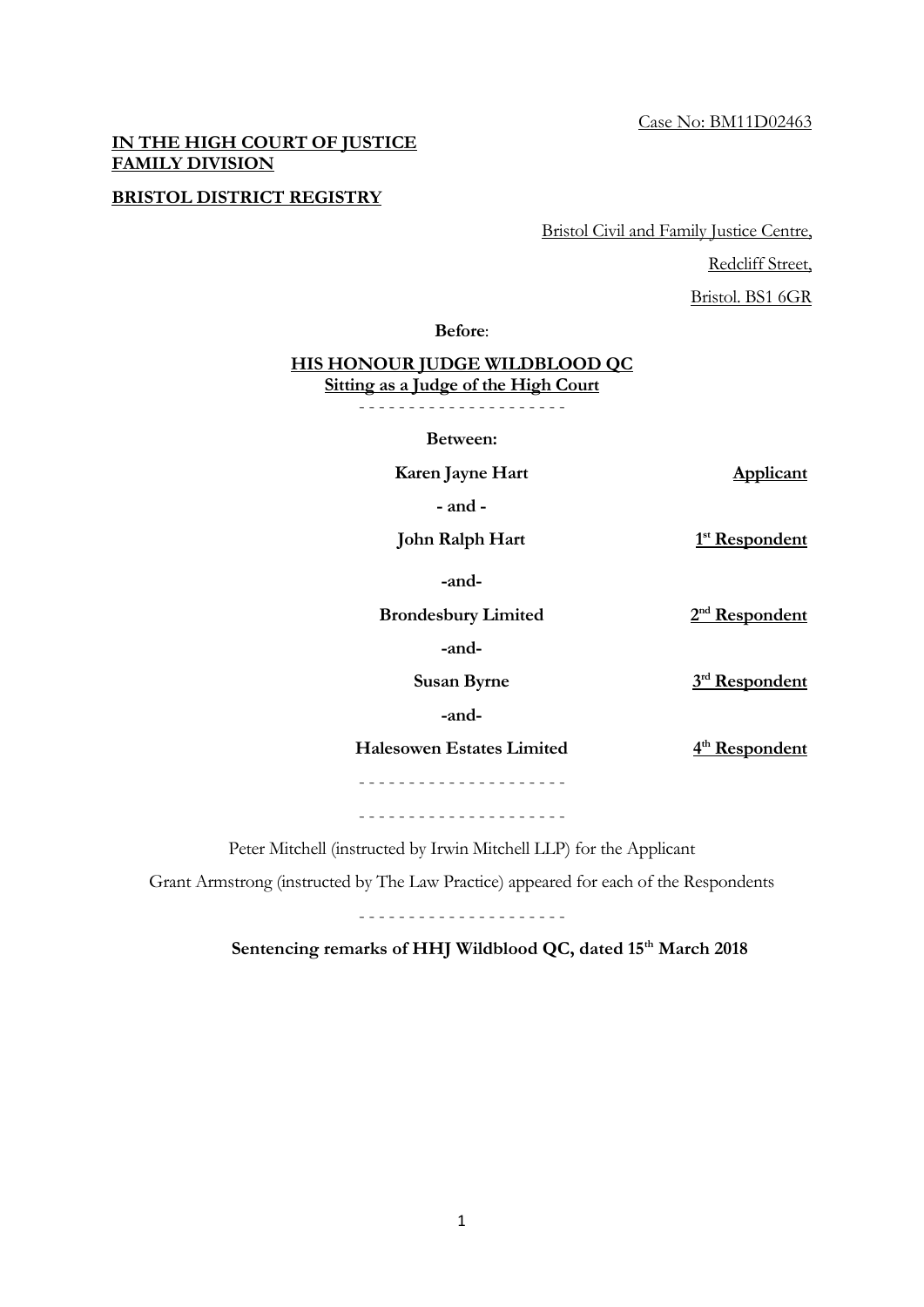## **HHJ Wildblood QC:**

- 1. On 23<sup>rd</sup> February 2018 I found that Mr Hart had acted in serious contempt of this court within divorce proceedings. It now falls to me to sentence him for that contempt. The proceedings before me also extend to allegations of contempt against Mr Hart's sister, Susan Byrne and a company that Mr Hart controls through his sister, Halesowen Estates Limited. However, it has been necessary to adjourn the proceedings relating to Mrs Byrne and that company; there is no suggestion that I should adjourn this exercise until conclusion of the proceedings relating to those others and I accept that there is no reason to do so.
- 2. The issues that led to this hearing arise in the aftermath of divorce proceedings in which I found that Mr and Mrs Hart had total wealth of  $f$ , 9.375 million pounds. Thus, they are rich and privileged people. In a judgment and order dated  $25<sup>th</sup>$  June 2015, I divided their wealth as to 38%, or about  $\dot{f}$ , 3.5 million, to Mrs Hart with the balance remaining with Mr Hart. As part of the provision that I ordered in favour of Mrs Hart within the proceedings, I directed that shares held for Mr Hart in a company called Drakestown Properties Limited should be transferred to her. The shares have been transferred to her and so she is now the owner of that company. The company, which owns two estates of industrial units in the West Midlands, amounted to a substantial part of the wealth that Mrs Hart was to have as a result of my order. The management of the company by Mrs Hart should have been simple but Mr Hart has done his utmost to frustrate her ability to run it efficiently and effectively.
- 3. In the judgment of  $25<sup>th</sup>$  June 2015 I explained why I considered Mr Hart had been an irresponsible litigant and an unsatisfactory witness within the substantive divorce proceedings. I said that '*Mr Hart treats corporate and trust assets as though they were his own'*  - that remains the position now and he bitterly resents that Drakestown Properties Limited has been transferred to his former wife. I found that Mr Hart had ceased making interim maintenance provision for Mrs Hart without any justification and was £92,229 in arrears. I said that Mr Hart filed evidence that was 'thoroughly unsatisfactory and often contradictory'. I found that he chose to provide as little information as possible about the family trust, which is worth about  $f$ , 5.5 million, and treated that trust as if every penny were his own money. I said that Mr Hart's *'approach to disclosure has been very poor indeed. His evidence about past events has been under-researched by him and, at times, his approach has been deliberatively obstructive'.*
- 4. Overall, I said that '*during the hearing Mr Hart was polite and, at times, refreshingly humorous but as a witness he was a disaster'*. I described him as a fit 80-year-old who plays racket ball frequently, remains alert and canny in his property dealings but, I said, '*the resources, past and present, of Mr Hart have been very difficult to identify as a result of Mr Hart's lack of proper engagement in these proceedings*'.
- 5. Within the order of 25th June 2015 Mr Hart gave an undertaking '*to take all steps necessary (including, for the avoidance of doubt, the provision of information and documentation and the notification of third parties of the cessation of his interest in Drakestown Properties Ltd) to ensure that the Applicant is forthwith hereafter able to conduct the efficient and effective management of*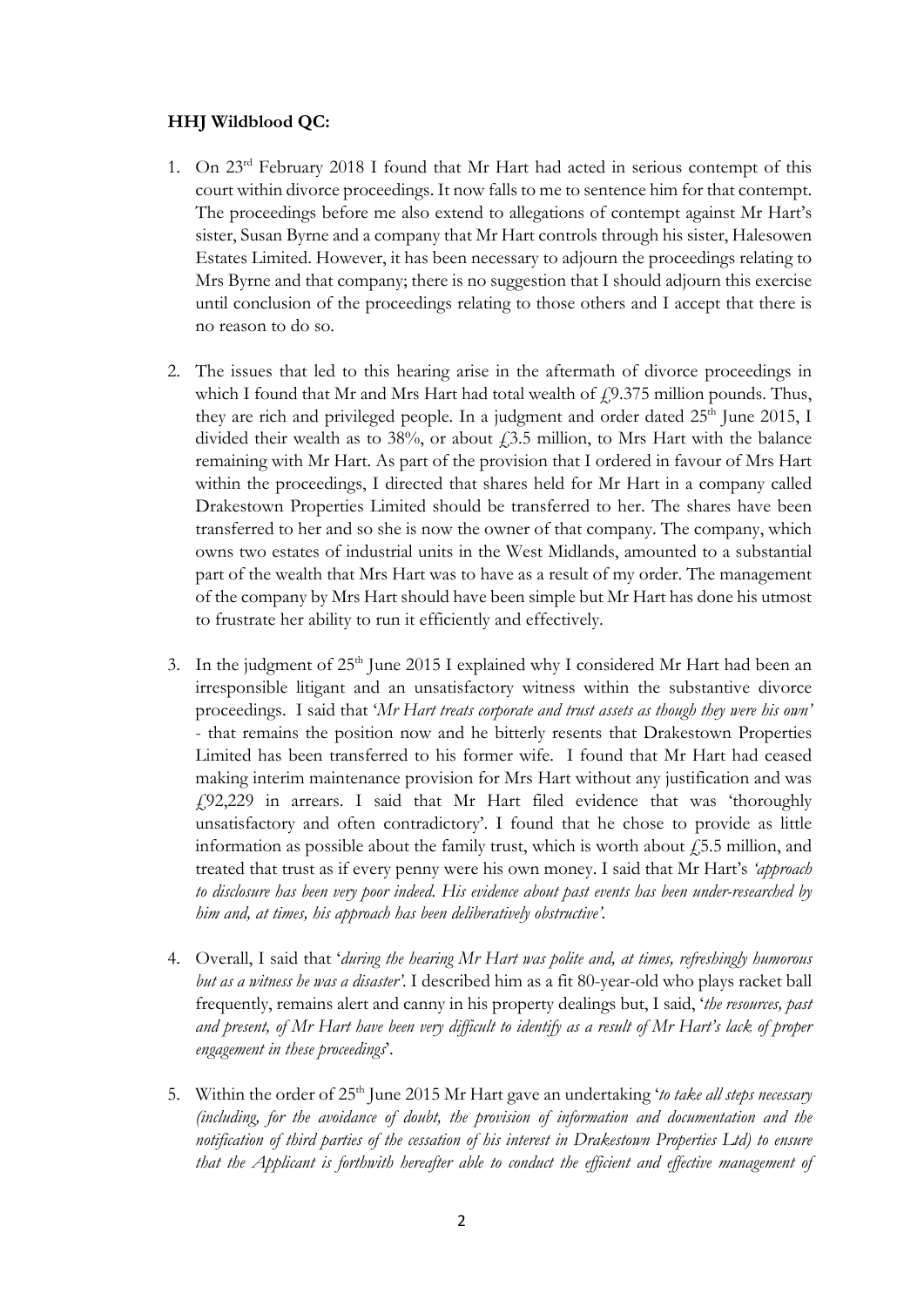*Drakestown Properties Ltd and its assets*'. The order also contained a warning that, if he failed to comply with the undertaking, he would be in contempt of court and liable to be imprisoned, fined or to have his assets seized.

- 6. Without any justification, Mr Hart then delayed the effective transfer of Drakestown Properties Limited to Mrs Hart. It was necessary for proceedings to be taken in the Chancery Division of the High Court for Mrs Hart to gain possession of the company premises. Then, when Mr Hart and his staff finally vacated the premises they stripped out all of the management records of the company only leaving behind two bank statements and a collection of current licences and leases relating to the units that the company lets. Nobody could possibly manage the company efficiently or effectively on the basis of that information alone, as Mr Hart well knew.
- 7. Therefore, it was necessary for Mrs Hart to take further proceedings to force Mr Hart to provide information that was essential to the running of the company. On the  $24<sup>th</sup>$ February 2016 an order was made by me for him to provide information; that order was made following an earlier application by Mrs Hart, dated 1<sup>st</sup> October 2015, to commit Mr Hart. He did not produce the documentation that he was directed to produce by the order of  $24<sup>th</sup>$  February 2016, despite the fact that he had specifically consented to the terms of the order. As a consequence, the case had to return to court and, on 29<sup>th</sup> July 2016, a further order was made for Mr Hart to provide information. The order of 29<sup>th</sup> July 2016 specifically recorded Mr Hart's confirmation that 'the documents [that he was ordered to provide] were available and could be provided'. Mr Hart did not provide that information as ordered either. The orders of 24<sup>th</sup> February 2016 and 29<sup>th</sup> July 2016 contained penal notices – that is warnings that failure to comply with the orders would render Mr Hart in contempt of court and liable to imprisonment, a fine or the seizure of his assets.
- 8. So it was that in September 2016, 18 months ago, Mrs Hart applied for Mr Hart's committal. It has taken a great deal of time for these proceedings to be concluded. There was a hearing in March 2017 for which Mr Hart did not prepare properly. The case had to be adjourned and a list of documents was drawn up by Mrs Hart's barrister on the basis that, if Mr Hart produced that information, the committal hearing would not proceed further. Mr Hart did not produce that information and so, eventually, the case came back before me in February of this year and I found Mr Hart to be in contempt.
- 9. The effect on Mrs Hart of Mr Hart's contempt has been profound. She has not been able to file full accounts for the company and those accounts that she has filed have had to bear a caveat that they have not been based on full information. She has been unable to deal with insurance claims relating to subsidence at the company premises. She has not been able to defend a claim to rates, leading to the company having to bear a significant liability. She has had great difficulty filing VAT returns. None of that should have occurred and, if Mr Hart had done what he was supposed to do, none of it would have occurred.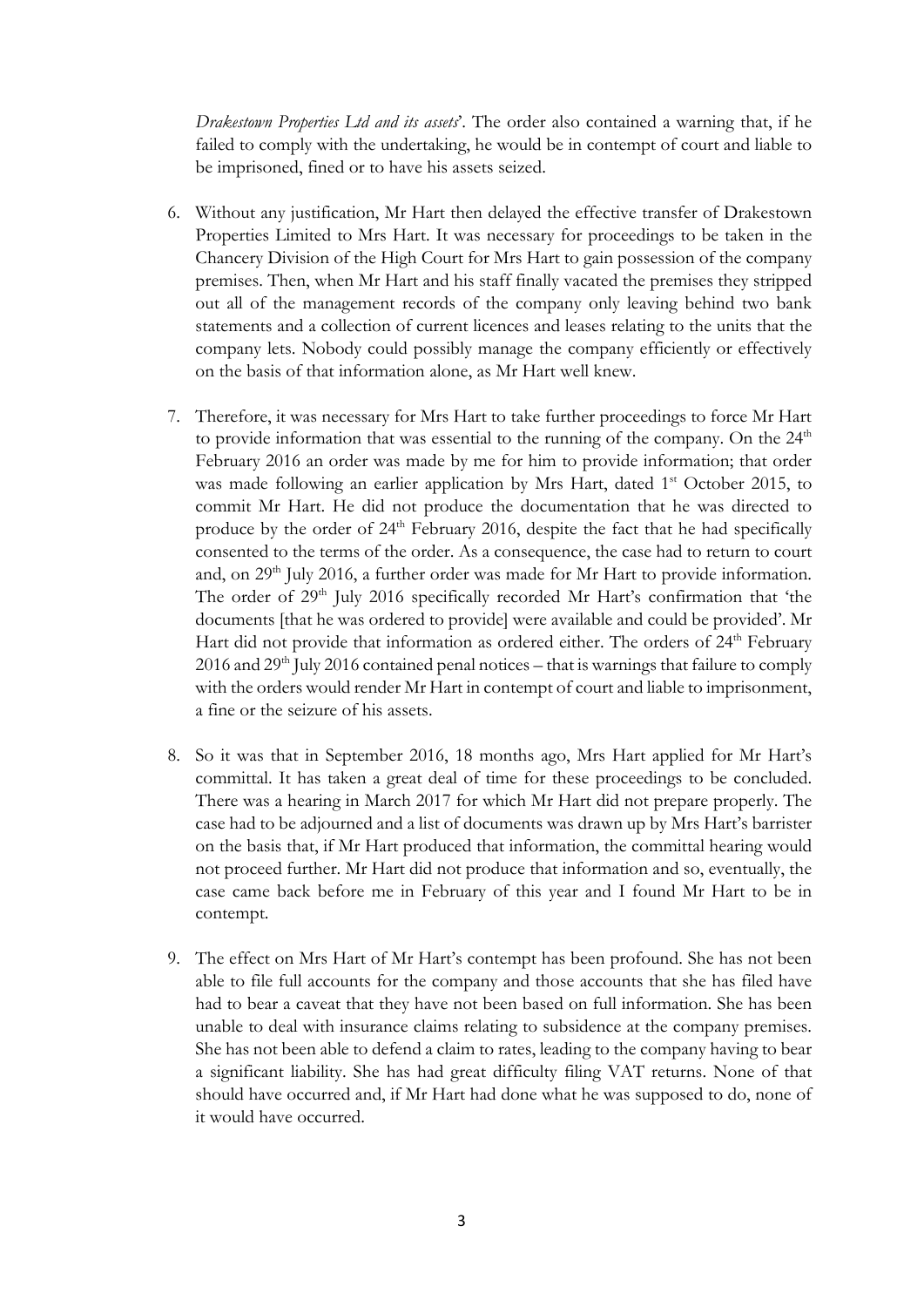- 10. Yesterday, without any prior notification to me, an issue was raised when I first came into court following a letter that had been sent by Mrs Hart's solicitor to Mr Hart's solicitors on 9<sup>th</sup> March 2018. The letter put forward proposals from Mrs Hart saying that they were '*in a final attempt to compromise these committal proceedings and our set aside application'.* The proposals would have conferred significantly greater financial benefits on Mrs Hart than those which arose from the substantive order. Although, initially, there was disagreement about whether I should see the letter (and I heard arguments about 'unambiguous impropriety' forming the basis upon which without prejudice material should be before the court) it was eventually agreed that I should see it. It was contended that its contents showed that Mrs Hart's motivation in bringing these contempt proceedings has been to secure further financial advantage only rather than information. I have not heard that issue litigated on evidence but on the face of the document, without ruling on the contentions about unambiguous impropriety and on the basis of my now lengthy involvement in this case:
	- i) I do not accept that Mrs Hart has been motivated solely by a wish to secure financial advantage when pursuing these committal proceedings. She has needed the information that has been sought and the pursuit of that information has been her primary motivation. I am the author of the orders directing Mr Hart to produce the information, not Mrs Hart. I said this about Mr and Mrs Hart in paragraph two of the February judgment: '*He is an exceptionally poor and untruthful witness. Mrs Hart is at the opposite end of the spectrum of veracity. She is reliable and truthful; she has also been exceptionally patient with Mr Hart in these proceedings.'*
	- ii) The position as at the time of the letter is that some information has been given. That is very different to the position when these committal proceedings started. She could not have run the business effectively or efficiently on the basis of the information that Mr Hart provided (i.e. two bank statements and the current licences).
	- iii) This offer came on  $9<sup>th</sup>$  March 2018, some 18 months after these committal proceedings were started.
	- iv) There has been a very extensive examination indeed about the need for Mrs Hart to have the information that she has sought. I now have twelve lever arch files and two smaller files of material. I have heard eight days of this committal hearing. That is what it has taken to obtain the still only partial information that Mr Hart has eventually produced.
- 11. I wish to stress that every effort has been made by me and also, I have already found in February 2018, by Mrs Hart and her legal team to avoid having to bring this contempt hearing to this crisis point. I emphasised to Mr Hart in the clearest possible terms in March 2017 (a year ago) that he had an opportunity then to produce the information that he had been ordered to produce. I also warned him that, if he did not take that final chance of many to produce the information, I would be driven to sentence him for any contempt that I found against him. I had given him previous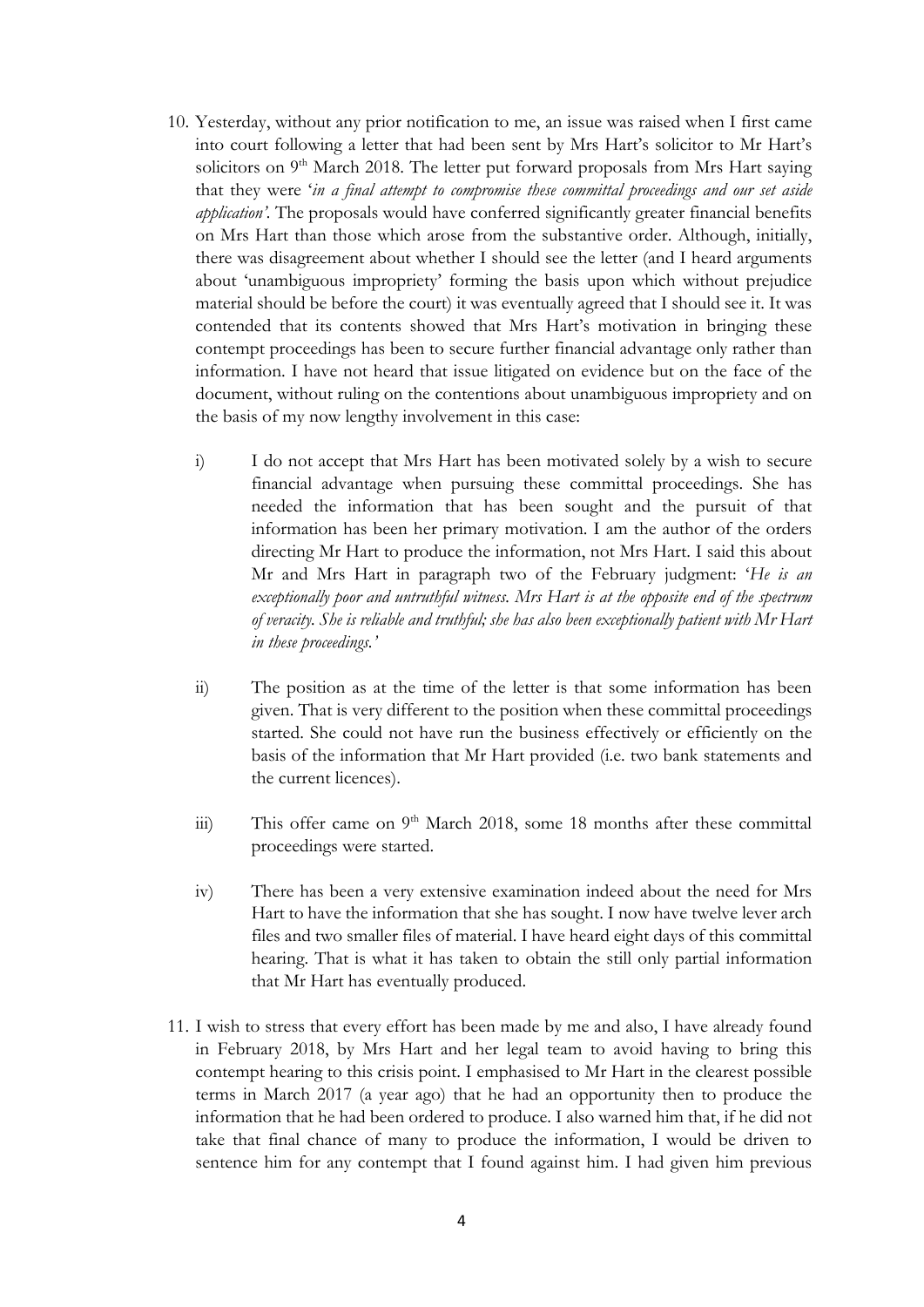warnings to the like effect. Therefore, this is a man who has received repeated warnings already that he must comply with court orders and he has chosen, repeatedly, not to do so.

- 12. In February of this year I said this:
	- *i) I am satisfied so that I am sure that Mrs Hart has proved with ease that Mr Hart has acted in contemptuous disregard of the undertaking that is recorded in the substantive order and of the orders dated 24th February 2016 and 29th July 2016 as set out in the tables above. I have no doubt at all that Mr Hart has had it in his power to produce the information that he has been required to give and to remedy the contempt that he has committed. He has chosen not to do so. It is not for me to try to guess where the records are now.*
	- *ii) As to the level of contempt I find:* 
		- *a) Mr Hart's contempt was persistent and continued from the time of his undertaking to the time of the committal application. Since that application he has only remedied his contempt in part.*
		- *b) During the course of his oral evidence in March 2017 and February 2018 he gave untruthful evidence on many issues in an attempt to conceal his contempt.*
		- *c) He has shown no remorse about his failure to comply with his undertaking or with the two enforcement orders.*
		- *d) His contempt has been motivated by a wish to demonstrate his resentment against Mrs Hart about the financial orders that were made in these proceedings in her favour. He has sought, deliberately, to obstruct her in the efficient running of the company.*
		- *e) His contemptuous actions have brought very significant pressure and expense upon Mrs Hart, as he intended they should.*
	- *financial penalty or both'.* iii) *Within the context of financial proceedings therefore, I regard Mr Hart's contempt as extremely serious. I give forewarning that my current very clear opinion is that a substantial and immediate sentence must be imposed either by way of a significant term of imprisonment, a significant*
- 13. Referring to the factors identified in the case of Crystal Mews Ltd v Metterick and Others [2005] EWHC 3087 (Ch) I find:
	- i) Mrs Hart has been seriously prejudiced by Mr Hart's actions.
	- ii) Mr Hart has not acted under pressure. He acted out of a wish to put Mrs Hart under pressure due to his dissatisfaction with the outcome of the substantive proceedings.
	- iii) His breaches were deliberate and sustained.
	- iv) The breaches lie at a high level of culpability. They are persistent, damaging, motivated, continuing in part and bear no remorse at all from him. Those are each serious aggravating factors in my judgment. In the language of section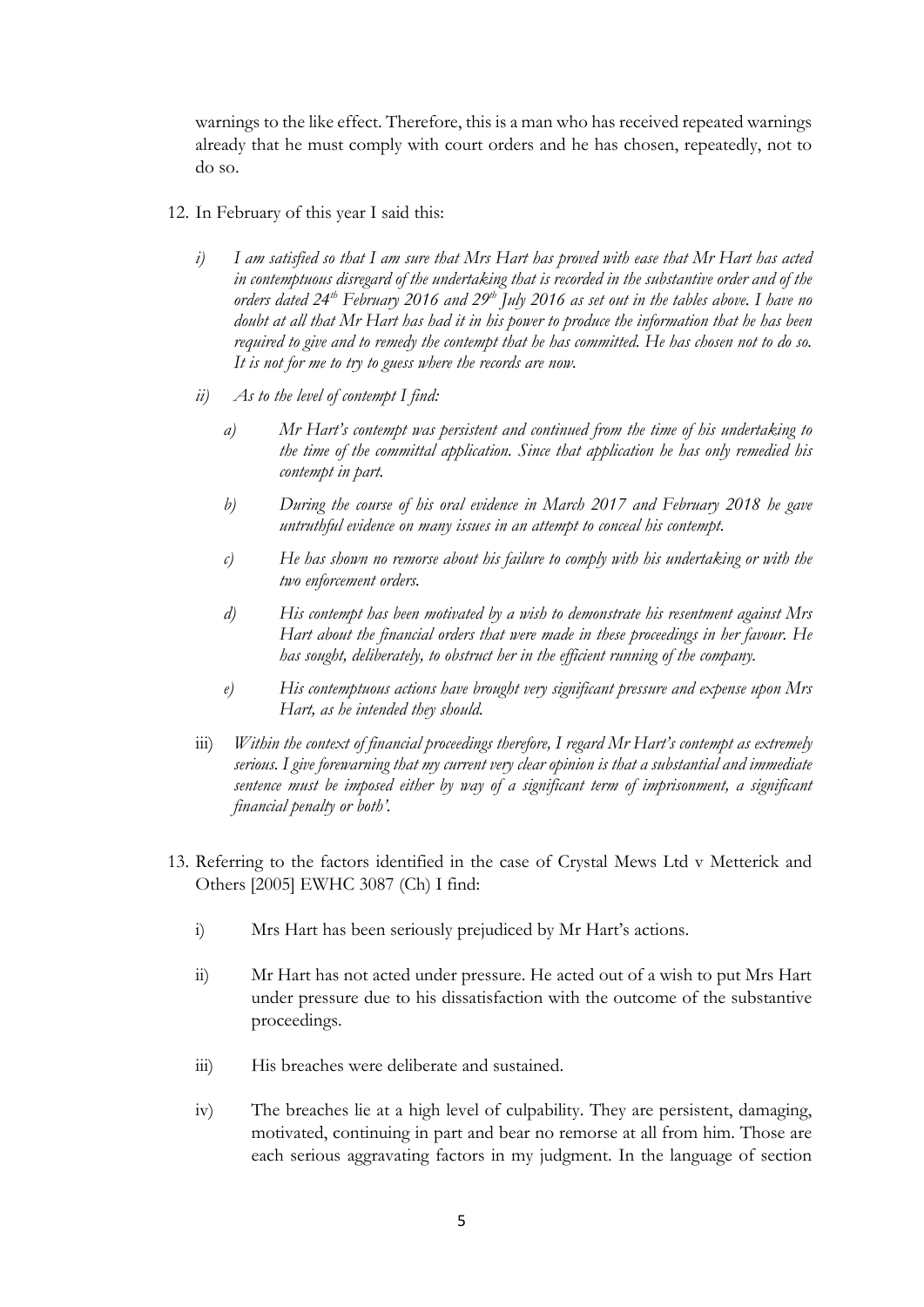143 of The Criminal Justice Act 2003, his contempt has caused deliberate financial and emotional harm to Mrs Hart.

- v) He is solely responsible for the breaches that he has committed. Whether his sister and Halesowen Estates Ltd share that culpability, and if so to what extent, will have to be determined on another occasion. Any guilt that they might bear does not detract from Mr Hart's.
- vi) He has not co-operated in these enforcement proceedings and does not appear to recognise the seriousness of what he has done.
- 14. Balanced against those aggravating factors I take into account the following mitigating factors:
	- i) Mr Hart is a man who has no criminal convictions recorded against him. In criminal proceedings he would be described as a man of good character.
	- ii) A prison sentence will have a very marked effect on him.
	- iii) Mr Hart is now aged 83 and nobody wants to see a man of that age going to prison unless it is genuinely necessary.
	- iv) Mr Hart has been a successful businessman and has contributed to society through the businesses that he has run and the employment that he has provided for others. I also take into account the contribution to society that he has made on a much wider scale as set out in the letters at pages p370-374 of the bundle that was handed to me in court, yesterday.
	- v) The effect of these proceedings is that Mr Hart has not only lost some of the money which he holds so dear, but he has also experienced the loss of his relationship with his former wife and children. From the upbeat, proud and canny business man that I first saw three years ago, he is now an isolated and sad man seemingly unable to enjoy for his remaining years the millions of pounds that he still owns.
	- vi) He also suffers from ill-health, including a requirement for monitoring of his prostate cancer. I have taken into account the contents of the letter of  $8<sup>th</sup>$ March 2018 that is written by Mr Alan Doherty.
	- vii) Since the hearing in February he has produced bank statements that appear to make good the deficiencies within the banking information of which I spoke in paragraphs 72 and 73 of the February judgment (the unexplained  $\ell$ 150,000). That information was provided on the first morning of this sentencing hearing without any forewarning to me in the second lever arch file of documents. Mr Mitchell had no opportunity to check it properly before it was handed in but I could not delay the sentencing because of it. I therefore take it that the information that has now been provided does fill this particular gap in the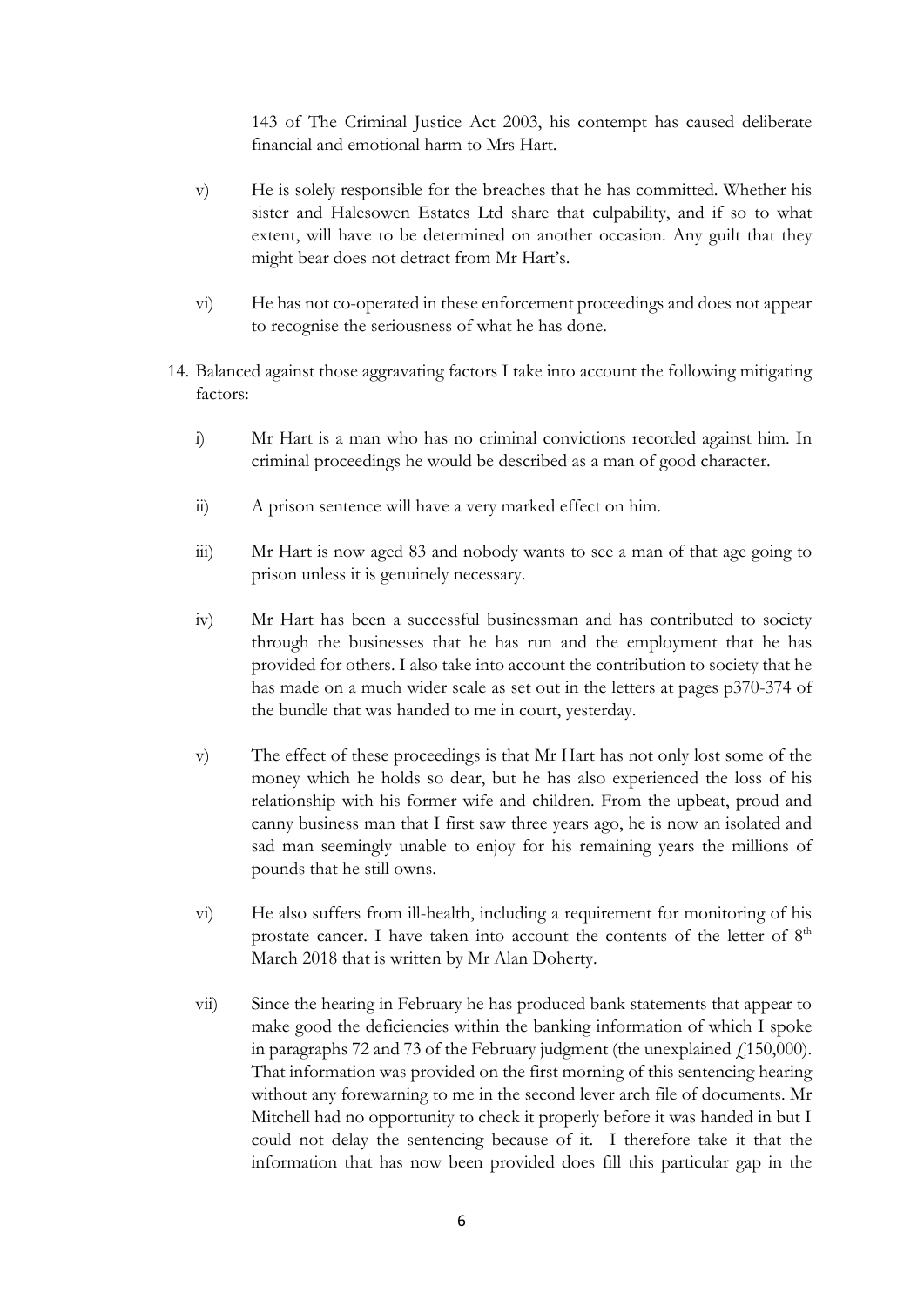documentation provided by Mr Hart. However: a) that does not detract from the fact that the information should have been provided far earlier; b) the finding that I made was not there was  $f<sub>1</sub>150,000$  elsewhere in an account – the finding was that the documentation did not explain what had become of this sum of money and c) this issue was raised in the hearing in March 2017 and it has taken a year since then for the current documentation to be provided. For the purposes of this exercise I accept that Mr Hart was not himself responsible for the original redaction of the information but it did remain his responsibility to comply with the court's orders and his own undertaking. Further, on the overall scale of Mr Hart's contempt, I regard this as a factor of limited significance where there have been multifaceted breaches in relation to so much other information and documentation. It is a small amount of water in a very large lake.

- viii) He has agreed to pay the substantial costs of Mrs Hart in these committal proceedings. Those costs are said by Mrs Hart to be about  $f<sub>1</sub>100,000$ .
- 15. I also bear in mind, in accordance with sentencing policy, the desirability if at all possible of keeping offenders, and in particular first-time offenders like Mr Hart, out of prison and that any term of imprisonment should be as short as possible, having regard to the circumstances of the case.
- 16. Mr Hart, so serious are these acts of contempt that only a sentence of imprisonment is justified. Having reflected on the contempt that you have committed I have concluded that a financial penalty would be wholly inadequate. Having given you so much opportunity to remedy your breaches, there would be no justification at all for a suspension of the inevitable prison sentence that I must now impose, as I warned you in March 2017 – a year ago. Orders of the court and the rule of law must be observed.
- 17. The sentence that I impose must reflect two different parts. First, that you must be punished for your past breaches of the undertaking and of the two orders. That is, you must be sentenced for three separate breaches. Second, the sentence must have a coercive element because you remain in breach of your undertaking and of the order of 24th February 2016. Thus, the second purpose of the sentence is to coerce you to comply with the undertaking and the order of  $24<sup>th</sup>$  February 2016, even now, so that you might make reparation to your victim, Karen Hart, by providing her with the information that she needs. The sentence that I impose will reflect both parts of the necessary sentencing exercise that I have to conduct. It is not alleged that there is any relevant continuing breach of the order of 29<sup>th</sup> July 2016 and therefore, breaches of that order do not bear a coercive element in sentencing.
- 18. The information that is still outstanding is set out in the judgment of  $23<sup>rd</sup>$  February 2018. However, in light of some of the submissions that I have heard at this sentencing hearing I wish to list the specific documents that I identified within that judgment as having still not been produced by you. They are:
	- i) Computerised company records [paragraphs 7(vii) and 71].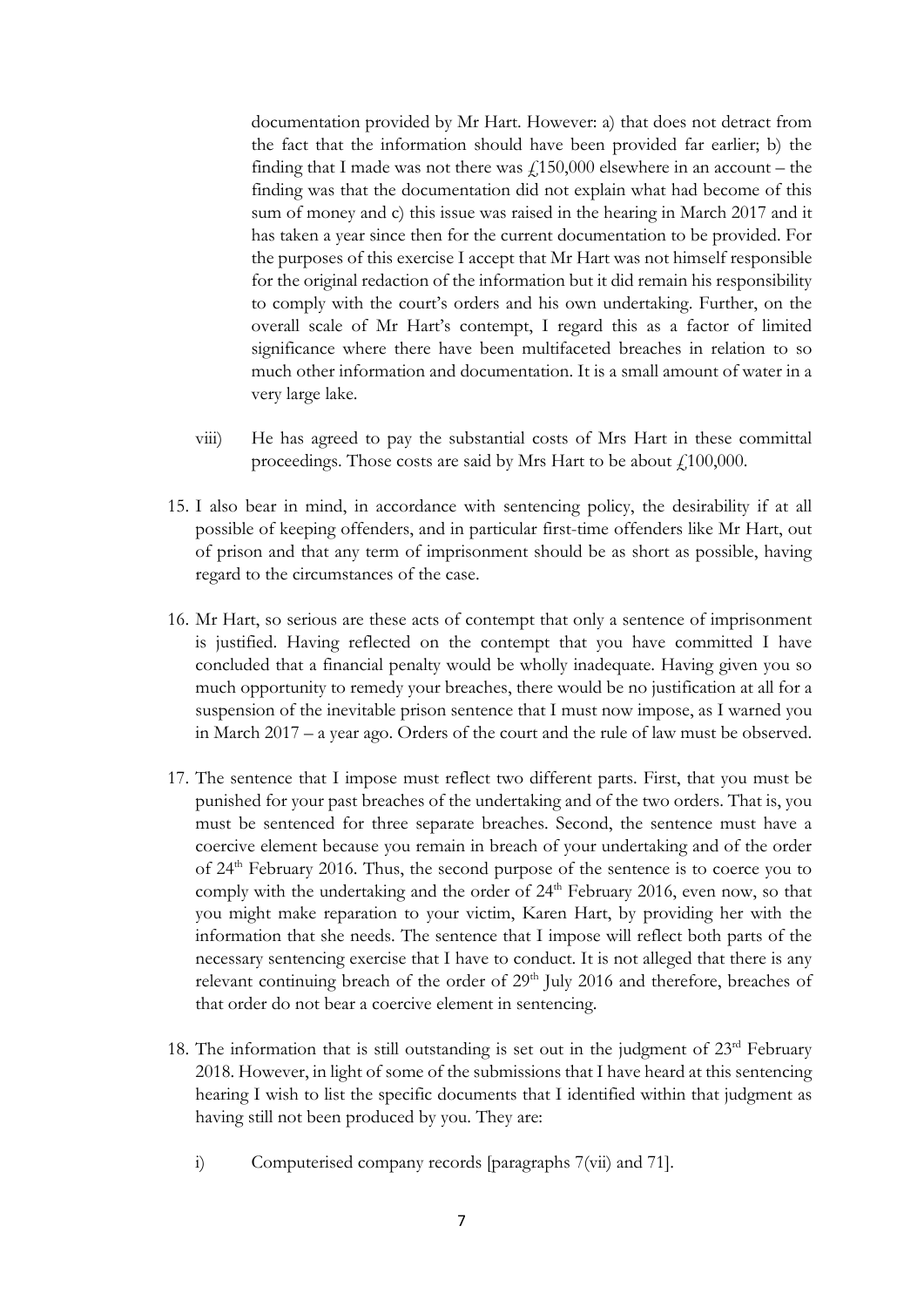- ii) Written ledger books [paragraphs 7(vii), 34 and 86].
- iii) Invoices relating to VAT inputs and outputs [paragraphs 7 (vii) and 83 (iii)].
- iv) Previous (i.e. 'old') licences and leases [paragraphs 18, 19 and 34]. In paragraph 34 I said: '*the suggestion that historic licences and leases were not kept is risibly untrue – of course they were kept as essential company records'*. They were not left by you in Unit 55.
- v) Details of inter-company liabilities [paragraph 19].
- vi) Rental invoices [paragraph 34].
- vii) Documentation relating to creditors and debtors [paragraphs 34 and 35].
- viii) Full documentation to explain how the alleged debt of  $f_1$ 1.638m was made up [paragraph 48].
- ix) Documentation that would allow the company to evaluate and defend the action by Sandwell Council for rates [paragraph 70].
- x) Details of past insurance policies. In paragraph 83(iv) of the judgment I said: '*The letter from Irwin Mitchell to Mr Hart at 3-1232 deals with the subsidence claim and sets out three categories of documents that were sought from Mr Hart in relation to it - i) detailed copies of maintenance records since 2006: ii) details of any previous subsidence claims; and iii) the previous policy inception date. The same enquiries were made of Mrs Byrne - 3- 1239. The information has not been provided'.*
- xi) Notices to tenants [paragraph 86].
- 19. That is important documentation and information that you have chosen not to produce. It was for those reasons that, in the tables that I produced in the judgment of 23rd February 2018, I found that there was a continuing multi-faceted breach of the undertaking (see paragraph 91). It is also why, in paragraph 89, I found that there were continuing breaches of the order dated 24<sup>th</sup> February 2016 as summarised in paragraphs:
	- i)  $10 \text{ (i)}$ .
	- ii)  $10 \text{ (ii)}$ .
	- $\overline{\text{iii}}$  10 (iii) in part.
	- iv)  $10 \text{ (iv)}$  in part.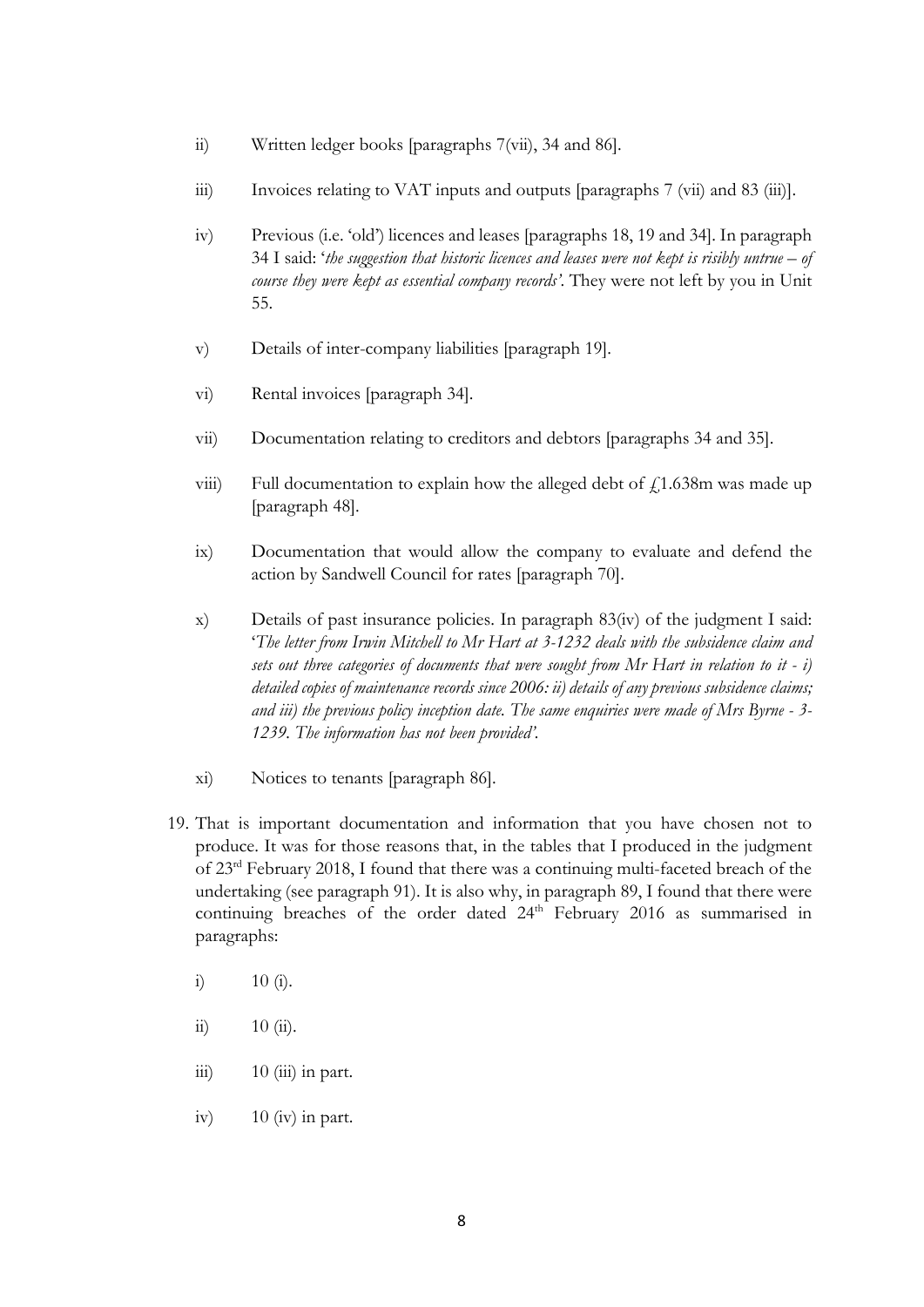- v) 10 (xvi) where 'yes' should have been qualified by 'but only in part' and I amend it accordingly.
- vi) 10 (xvii) where 'yes' should have been qualified by 'but only in part' and I amend it accordingly.
- 20. In his speech in mitigation Mr Armstrong submitted that it was apparent that there were no further documents that you could produce because, if there were such documents, there would have been no point in you withholding them now. I reject that argument for the following main reasons:
- i) Right from the start, there was no logical reason or legal justification for you to withhold documentation and information. However, you did so.
- ii) In the judgment I specifically rejected many of your explanations as to why you have not produced documents and information (e.g. a) because they were not retained (old licences); b) they were left in Unit 55; c) they cannot be found, etc).
- *iii*) I found, specifically, that the documents could and should have been produced. I said: '*It is and always has been entirely within Mr Hart's power to provide the information which has been sought and ordered. He has simply chosen not to do so'* – paragraph 7 (viii).
- *iv*) I found that you have shown no remorse for your contempt and you have '*been motivated by a wish to demonstrate your resentment against Mrs Hart about the financial orders that were made in these proceedings in her favour. You have sought, deliberately, to obstruct her in the efficient running of the company'.* That lack of remorse and that motivation remain.
- *21.* In paragraph 94 of the judgment of 23rd February 2018 I said: '*Within the context of financial proceedings I therefore regard Mr Hart's contempt as extremely serious'.* I meant it.
- 22. The sentence that I impose is one of a total of 14 months imprisonment. That sentence is made up as follows:

|                                               | Punitive element | Additional<br>coercive |
|-----------------------------------------------|------------------|------------------------|
|                                               |                  | element                |
| Undertaking                                   | 9 months         | 5 months               |
| Order of $24^{\text{th}}$ February   9 months |                  | 5 months               |
| 2016                                          |                  |                        |
| Order of 29 <sup>th</sup> July 2016           | 9 months         | No coercive element    |

23. The sentences on each of the breaches will run concurrently but the coercive elements will be additional to the punitive elements on each relevant breach, bringing the total to 14 months. Having given a great deal of thought to this sentencing exercise, I consider that, if the coercive element that I have ordered does not produce the outstanding information in the circumstances that you now find yourself, a longer sentence would not either.